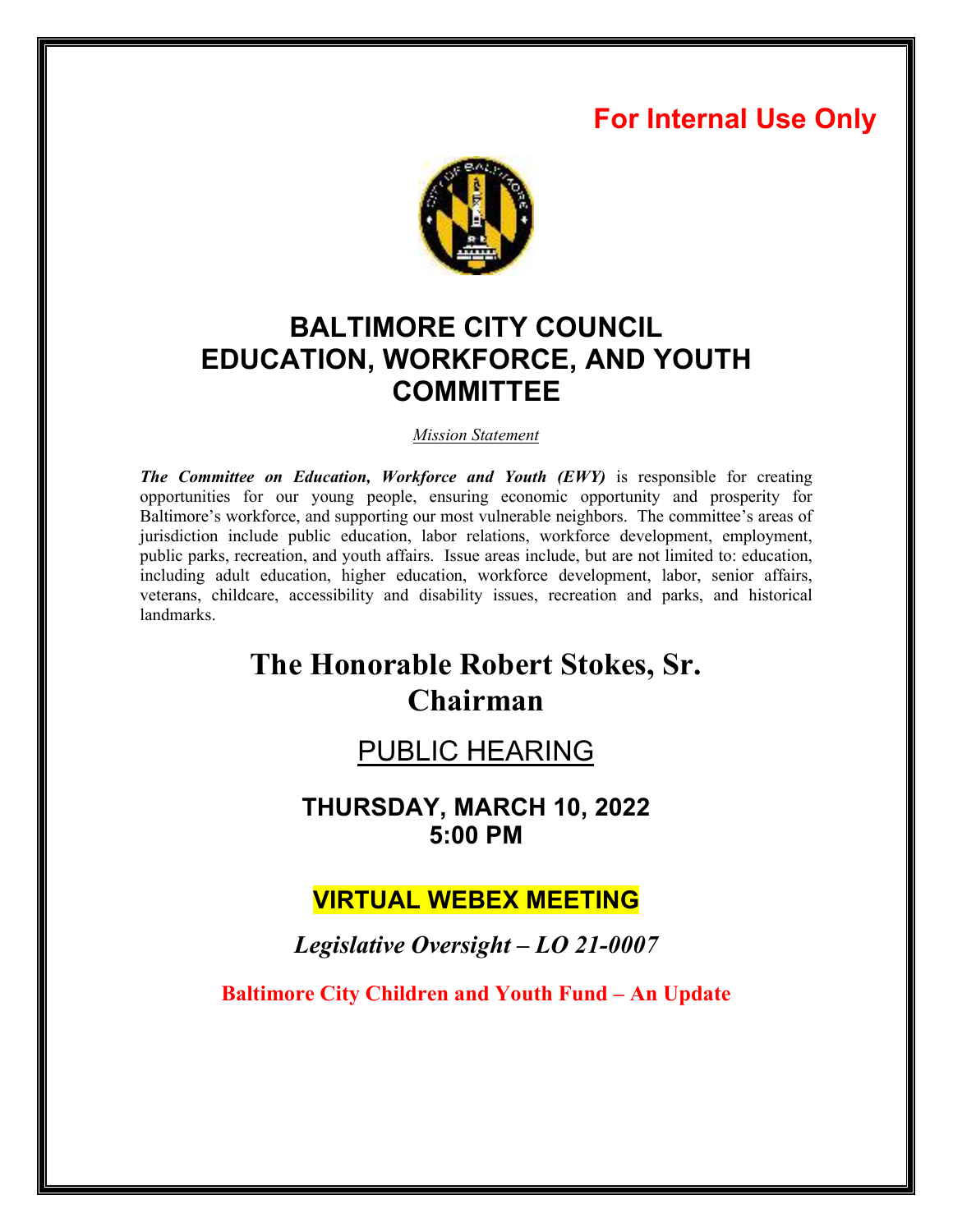## **CITY COUNCIL COMMITTEES**

#### **ECONOMIC AND COMMUNITY DEVELOPMENT (ECD)**

Sharon Green Middleton, Chair John Bullock – Vice Chair Mark Conway Ryan Dorsey Antonio Glover Odette Ramos Robert Stokes *Staff: Jennifer Coates* 

#### **WAYS AND MEANS (W&M)**

Eric Costello, Chair Kristerfer Burnett Ryan Dorsey Danielle McCray Sharon Green Middleton Isaac "Yitzy" Schleifer Robert Stokes *Staff: Marguerite Currin* 

## **PUBLIC SAFETY AND GOVERNMENT**

**OPERATIONS (SGO)**  Mark Conway – Chair Kristerfer Burnett Zeke Cohen Erick Costello Antonio Glover Phylicia Porter Odette Ramos *Staff: Samuel Johnson*

#### **EDUCATION, WORKFORCE, AND YOUTH (EWY)**

Robert Stokes – Chair John Bullock Zeke Cohen Antonio Glover Sharon Green Middleton Phylicia Porter James Torrence  *Staff: Marguerite Currin* 

#### **HEALTH, ENVIRONMENT, AND TECHNOLOGY**

**(HET)**  Danielle McCray – Chair John Bullock Mark Conway Ryan Dorsey Phylicia Porter James Torrence Isaac "Yitzy" Schleifer  *Staff: Matthew Peters* 

#### **RULES AND LEGISLATIVE OVERSIGHT (OVERSIGHT)**

Isaac "Yitzy" Schleifer, Chair Kristerfer Burnett Mark Conway Eric Costello Sharon Green Middleton Odette Ramos James Torrence *Staff: Richard Krummerich*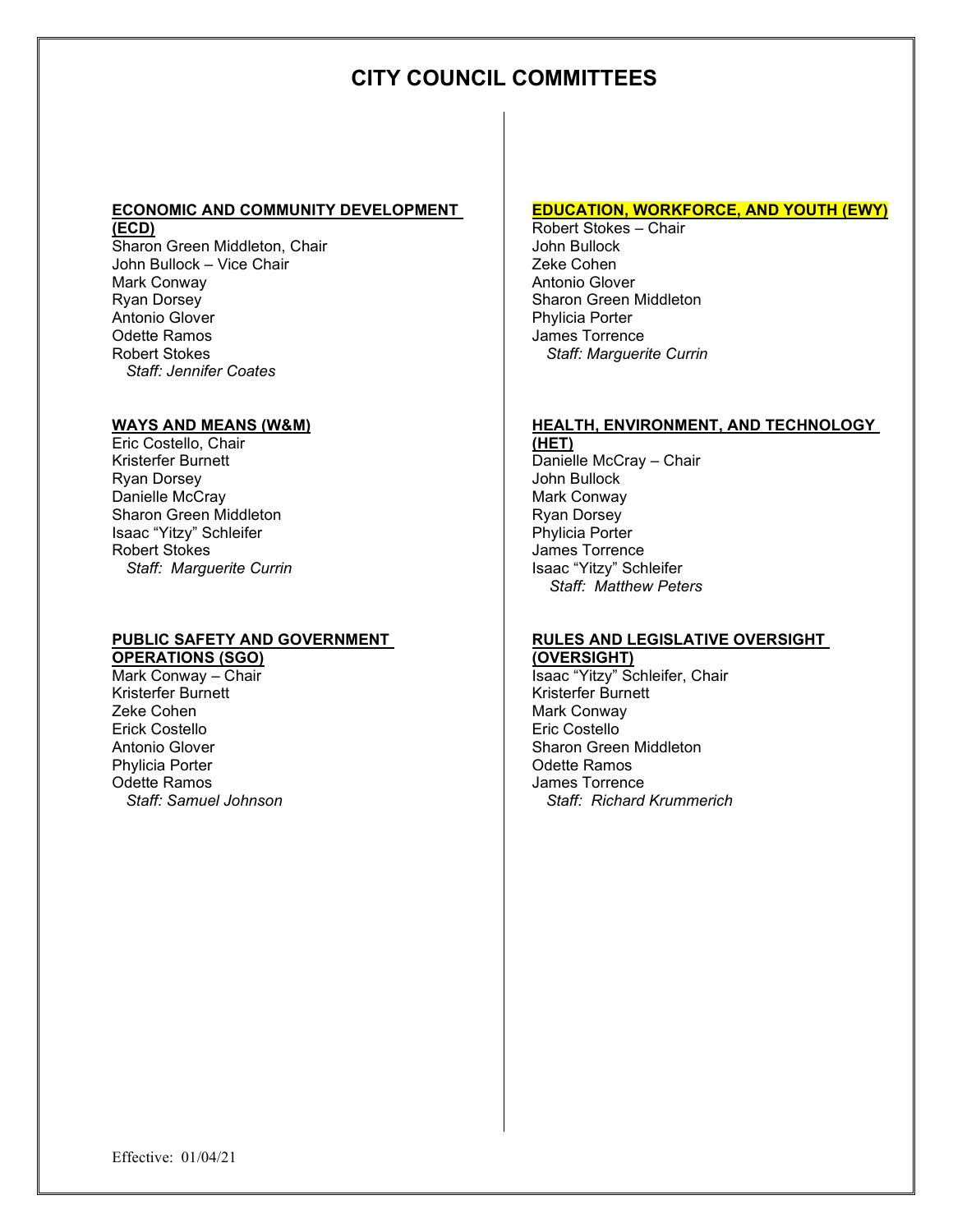**CITY OF BALTIMORE** BRANDON M. M. OT L. Mayor



OFFICE OF COUNCH. SERVICES

LARRY E. GREENE, Director 415 City Hall, 100 N. Halliday Street Baltimore, Maryland 21202 414-396-7215 / Fax: 410-545-7596 email: larry.greene@haltimorecity.gav

## **LEGISLATIVE OVERSIGHT**

**Committee:** Education, Workforce, and Youth

## **LO 21-0007**

## **Baltimore City Children and Youth Fund – An Update**

## **Purpose:**

**Representative(s) from the Baltimore City Children and Youth Fund** will come before the committee to give an update on the status of and/or activities associated with the Fund.

## **Background**

There is a continuing, non-lapsing Baltimore City Children and Youth Fund to be used exclusively for purposes of establishing new and augmenting existing programs for and services to the children and youth of Baltimore City.<sup>1</sup> *(See attached laws)*

No later than June 30<sup>th</sup> of each year the Board shall prepare and submit a report to the Mayor and City Council detailing the activities and the impact of the Fund.<sup>2</sup>

On Thursday, December 2, 2021, representative(s) on behalf of the Fund came before the committee to give an update about the activities and impact of the Fund.

Following are notes from that hearing:

## **Major Speaker(s) – December 2nd**

Davyon Love, Baltimore City Children and Youth Fund



<sup>&</sup>lt;sup>1</sup> Baltimore City Charter, Article 1, Subsection 13 – Children and Youth Fund

<sup>&</sup>lt;sup>2</sup> Baltimore City Charter, Article 5, Subsection 9-10 - Annual Report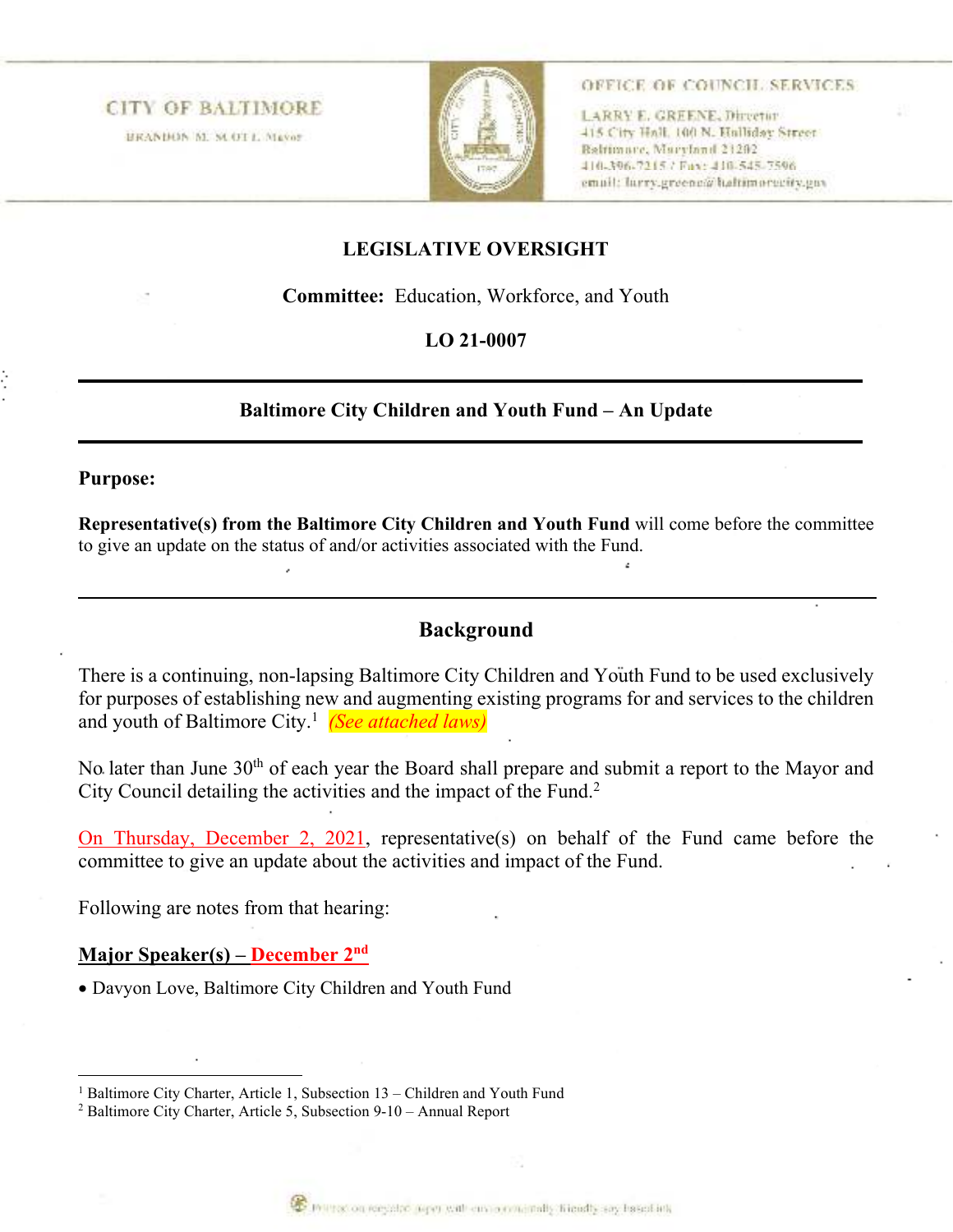## **Major Issues Discussed – December 2nd**

- 1. Mr. Love gave a PowerPoint Presentation. *A copy is on file.*
- 2. Seven (7) questions were submitted to Mr. Love prior to the hearing. During the hearing Chairman Stokes read each question out loud and asked Mr. Love to respond in writing to each one as soon as possible.
- 3. A committee members thanked Mr. Love for his Presentation.
- 4. The hearing was recessed.

On Tuesday, December 14, 2022, Mr. Love submitted the attached response for the seven (7) questions referred to above.

On Thursday, March 10, 2022, representative(s) on behalf of the Fund will come back before the committee to give an update about the activities and impact of the Fund.

**\_\_\_\_\_\_\_\_\_\_\_\_\_\_\_\_\_\_\_\_\_\_\_\_\_\_\_\_\_\_\_\_\_\_\_\_\_\_\_\_\_\_\_\_\_\_\_\_\_\_\_\_\_\_\_\_\_\_\_\_\_\_\_\_\_\_\_\_\_\_\_\_\_\_\_\_\_\_\_\_\_\_\_** 

Magazita M. Curios

Committee Staff: Marguerite Murray Currin Date: March 7, 2022

Direct Inquiries to: (443) 984-3485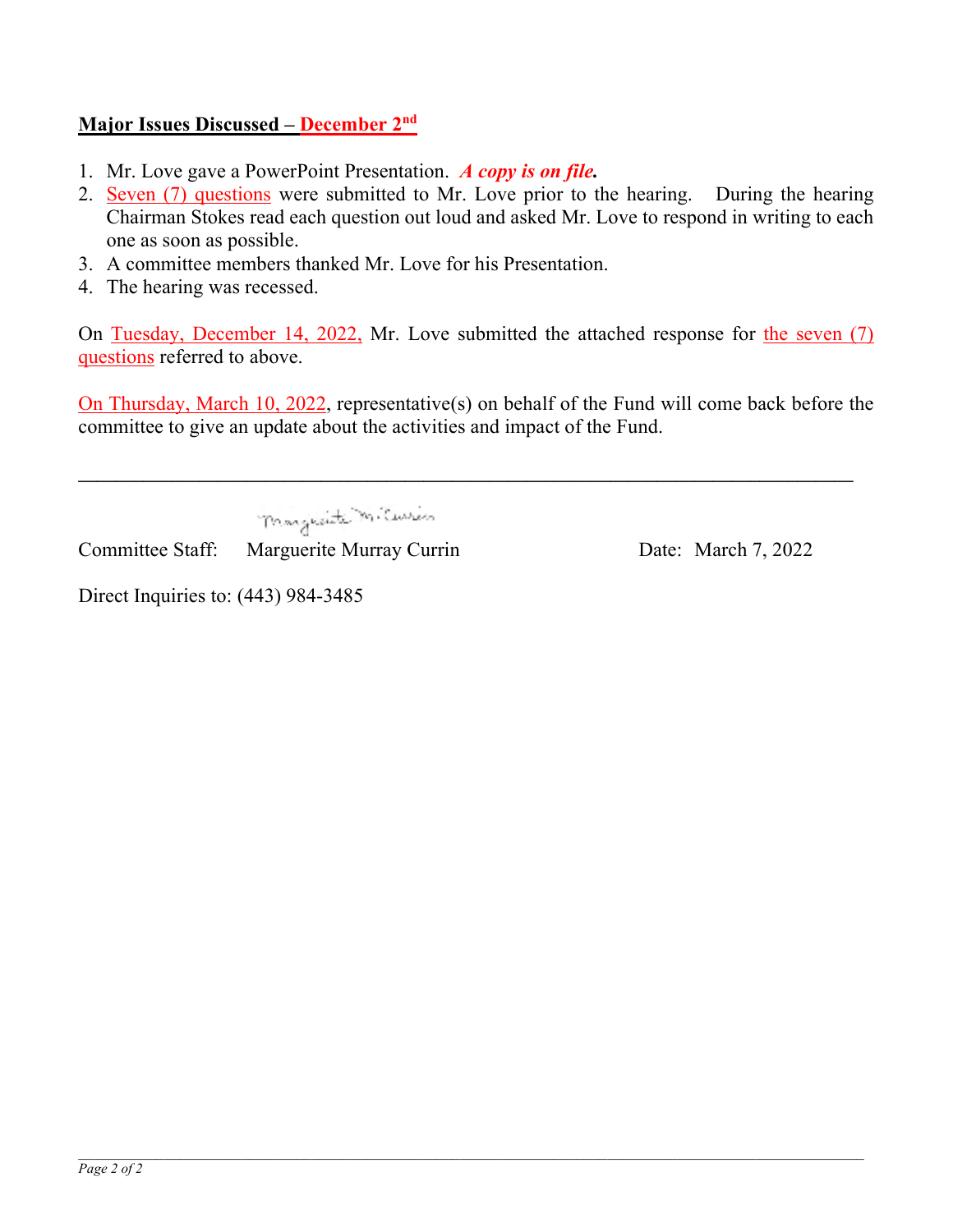## **Currin, Marquerite (City Council)**

| From:    | Dayvon Love <dlove@bcyfund.org></dlove@bcyfund.org>                                 |
|----------|-------------------------------------------------------------------------------------|
| Sent:    | Tuesday, December 14, 2021 8:33 PM                                                  |
| To:      | Thompson, Nikki A. (City Council)                                                   |
| Cc:      | Brown, Dariya T.; Currin, Marguerite (City Council); Stokes, Robert (City Council); |
|          | Kelleher, KC (Comptroller); Degraffenreidt, Aaron (City Council); Dorcas Gilmore    |
| Subject: | Re: BCYF board members follow up                                                    |

**CAUTION: This email originated from outside of Baltimore City IT Network Systems.** Reminder: DO NOT click links or open attachments unless you recognize the sender and know that the content is safe. Report any suspicious activities using the Report Phishing Email Button, or by emailing to Phishing@baltimorecity.gov

Good evening,

My apologies for the delayed written response to these questions. If there are additional information needed to address these questions or any others, please feel free to reach out. Thanks again for all of your help and support. Below are the written responses to the questions sent to BCYF on November 18th 2021.

-Dayvon

Question 1: What steps are you taking to guarantee that the fund is more transparent to the public moving forward (ie announcing committee meetings, publicizing the work done in committee meetings, etc.)? How do you plan on reporting out the activities of the fund's committee moving forward?

The ordinance that passed in 2020 that codified the independence of BCYF has many statutory requirements that are designed to give the public all the necessary instruments of oversight. This includes an annual hearing in front of the city council where BCYF presents its operations and priorities to the public. BCYF is bound to all of the requirements of the Public Information Act. We have already received numerous request for public information. Additionally, in compliance with the Open Meetings Act the board meetings are open to the public. Furthermore, the ordinance requires that there are 4 representatives from city government that serve an additional oversight function. These four representatives include the director of the office of children and family success, the city council president or their designee, a representative from the office of the city solicitor (as an exofficio), and a representative from the department of finance (also ex-officio). Lastly, prospective board members are required to come before the city council in order to be seated on the board. Given all of these requirements in the ordinance and the BCYF by-laws, this provides many mechanisms for pubic engagement, and transparency.

Question 2: In the last oversight hearing BCYF stated that 35.9% of Year 2 grantees rely on BCYF funding for 50%-100% of their operating budget. What assistance has been provided to grantees to ensure that they are sustainable? What supports are you offering to grantees to ensure that they are not solely relying on BCYF to remain solvent?

It is important to clarify that the first grantee cohort has ended, and that currently the only grantees that BCYF has are our partners for our aligned grant making strategy. During the 2 year period of the first grantee cohort BCYF offered all of its grantees extensive technical assistance that included issues of financial sustainability. Given the administrative burden of managing a 70+ grantee portfolio, a lesson that BCYF has learned is that having less grantees at one time will allow the institutions to go deeper on issues of sustainability that are of upmost importance to grassroots community organizations. Additionally, BCYF organized and executed sessions in early 2021 that were free and open to the public to address the issue of financial sustainability for organizations that serve youth.

Question 3: Are you providing assistance to grantees to apply for the city's ARPA funds through the Mayor's Office of Recovering Programs? If so are you connecting them with larger organizations to submit proposals?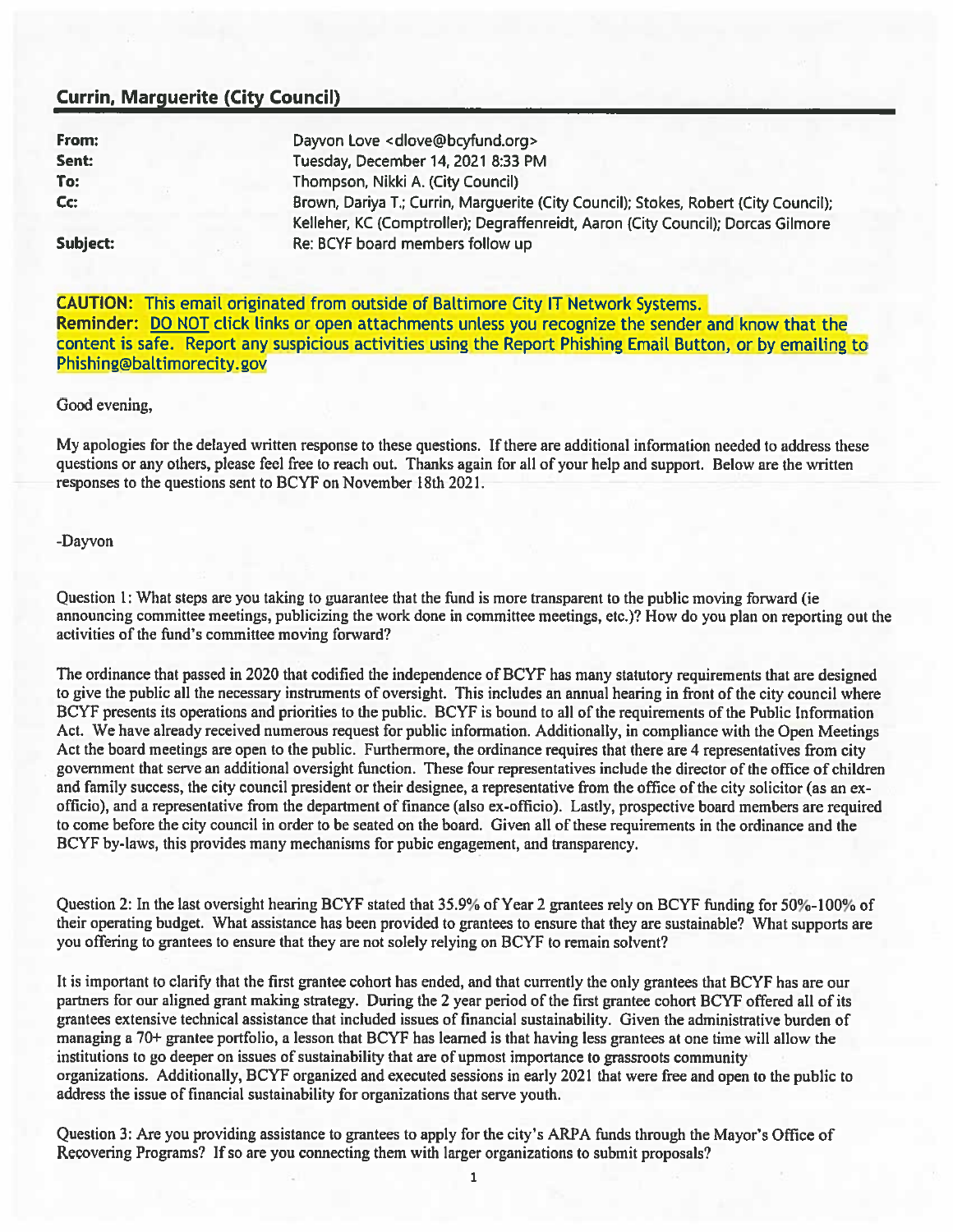BCYF reached out to the Mayor's Office of Recovery Programs and offered its support and lessons learned. That offer has not been taken up. Maryland Nonprofits has been actively supporting organizations with the application process. We are waiting to hear back from the Mayor's Office regarding any request to help them with our lessons learned that would be useful for ARPA applicants.

Question 4: What processes has BCYF done to date and how is BCYF working to include youth into its leadership?

The ordinance that was passed in 2020 requires that a third of the board members are youth. BCYF has established the Avis Ransom Institute which is currently working with young people in order to prepare them to serve on the board.

Question 5: What strategic planning has BCYF done to date and how is BCYF working to include youth input in its future planning?

The board of BCYF and BCYF team members collaborated to produce an approach to youth development that rooted in Black Liberatory practice, particularly the importance of youth being trained and socialized in culturally, and community affirming environments in order to effectively assume leadership roles. The framework is housed in the documents that are apart of the work of the Avis Ransom Institute. Our intention is that this institute will provide the tools youth will need to meaningfully assume a role of leadership in major civic institutions, and rebuke the tokenism that is often deployed to merely place youth on decision making panels without proper training needed for them to be meaningful participants.

Question 6: What's the plan for transitioning and onboarding BCYF's permanent board of directors and president?

We have recently concluded a public process to onboard new board members. The process of actually onboard is currently being designed. BCYF launched a public search for the president role and intends to publicly announce the inaugural president later this month or early next month.

Ouestion 7: What are the permanent processes, systems and procedures for grant making based on lessons learned from the initial cohort of grantees will be implemented before the spring 2022 application opens?

The document that was provided to the council regarding the grant making approach address this. There will be a variety of different pools of funds that the public will have access to. One of the most important lessons learned is that having a large grantee portfolio strains the administrative infrastructure for BCYF to effectively carry out other areas of operation. This, in part, is the rationale for having smaller grantee portfolios.

On Dec 7, 2021, at 3:52 PM, Dayvon Love < dlove@bcyfund.org> wrote:

Good afternoon,

Nikki and I touched base briefly and I proposed that we move the hearing date to next Thursday December 16th. I think that will serve us better so that we do not have to rush. I am also working on getting the resumes for the entire board to everyone tonight. Additionally, I will work on getting the written answers for the questions posed during the hearing last Thursday. Does this work for everyone?

-Dayvon

Sent from my iPhone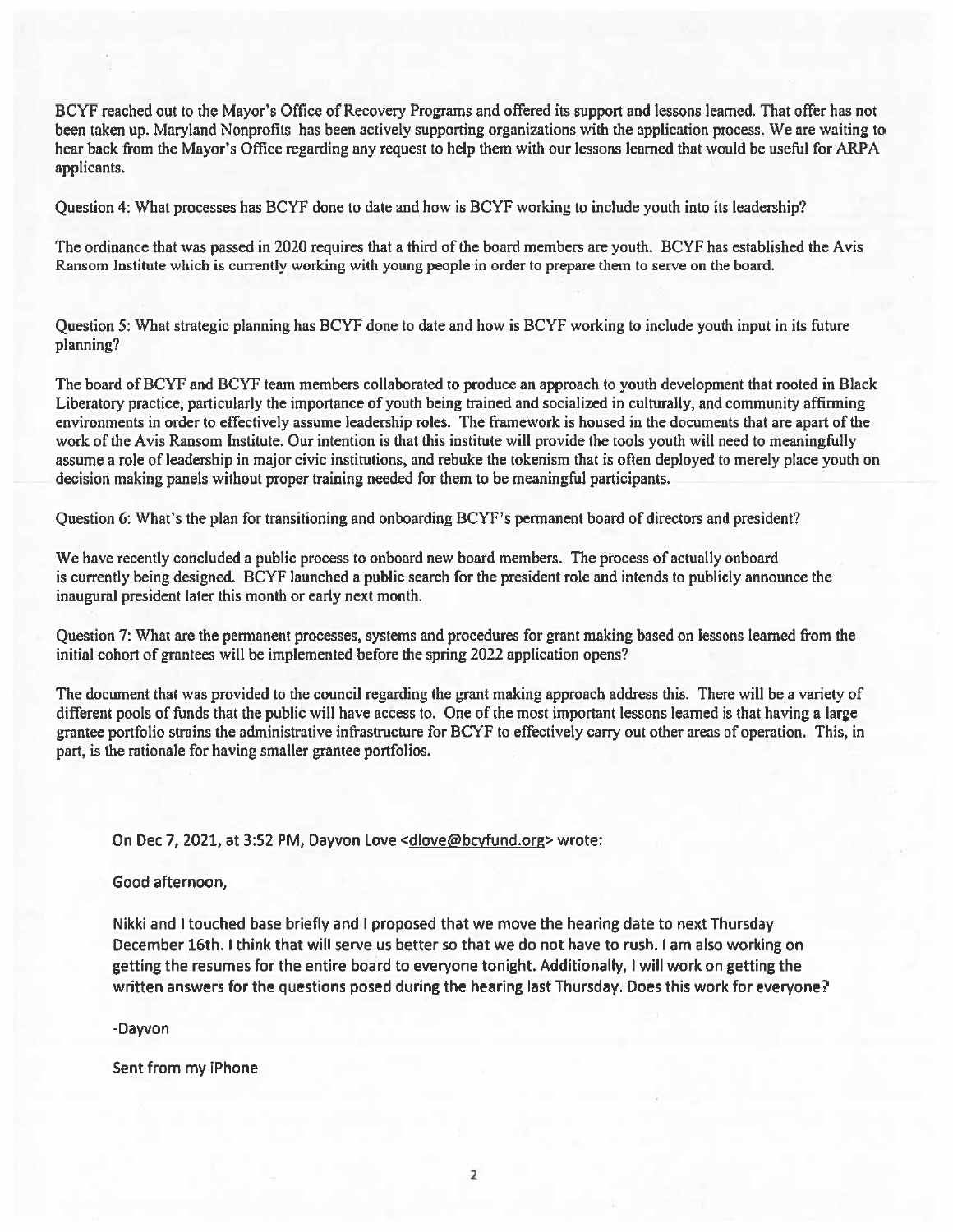On Dec 6, 2021, at 8:27 AM, Thompson, Nikki A. (City Council) <Nikki.Thompson@baltimorecity.gov> wrote:

# **Microsoft Teams meeting**

Join on your computer or mobile app Click here to join the meeting

Learn More | Meeting options

<mime-attachment.ics>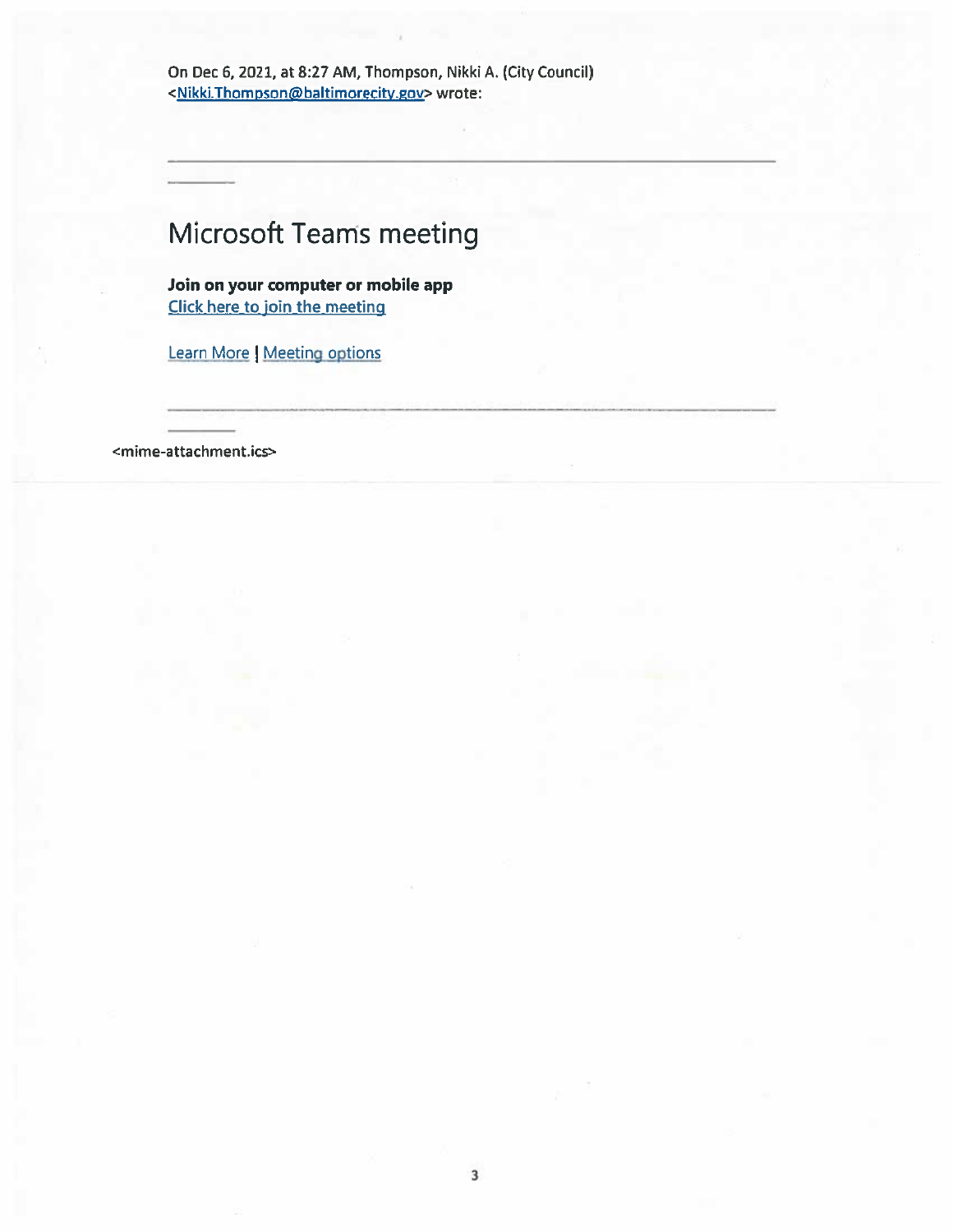# BYLAWS BALTIMORE CITY CHILDREN & YOUTH FUND

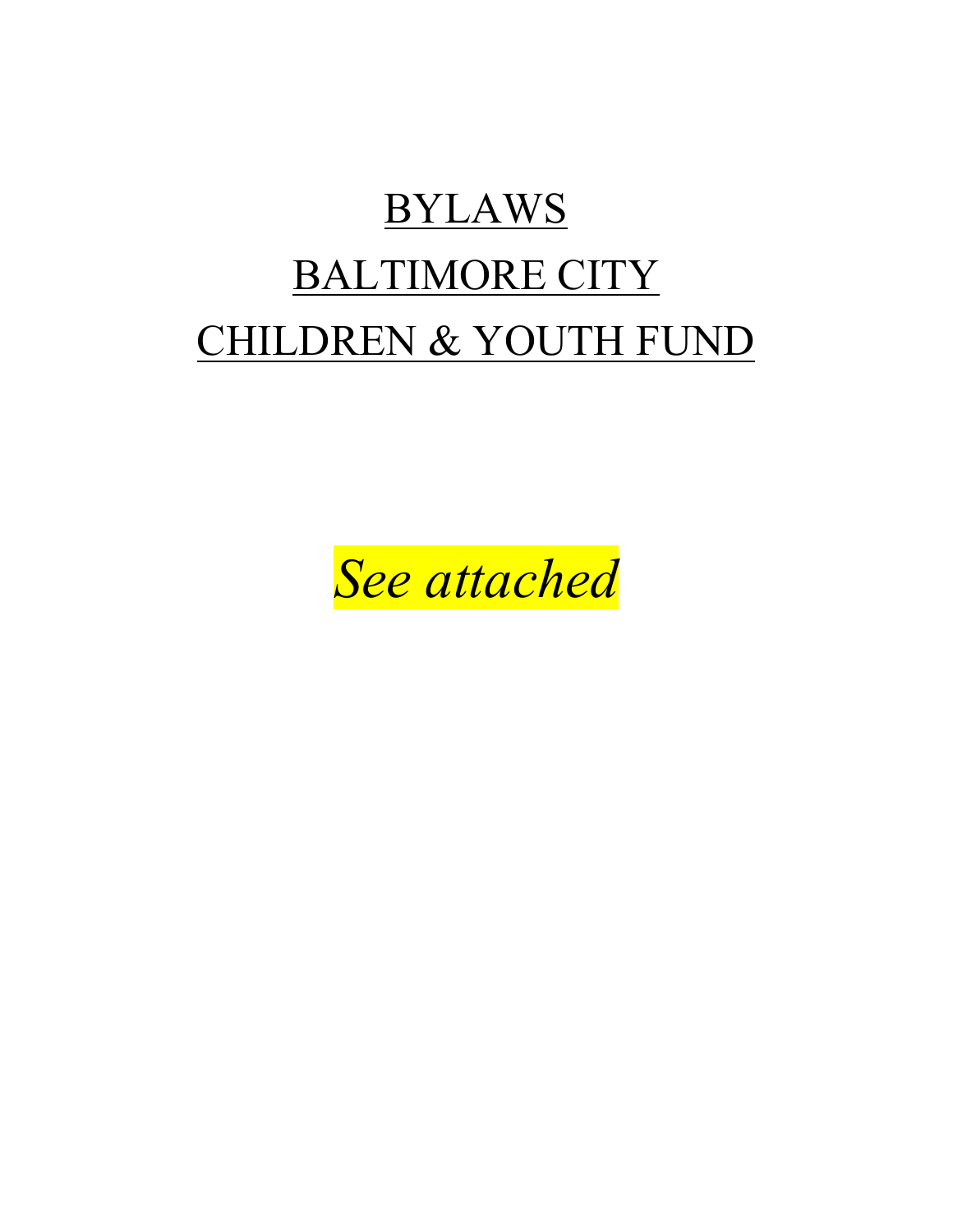**BALTIMORE CITY CHARTER** 

ART. I, § 13

(2) do not revert to the general revenues of the City; and

(3) their appropriations do not lapse. (Res. 11-032, ratified Nov. 9, 2011.)

#### § 13. Children and Youth Fund.

- (a) Fund established; Scope.
	- (1) There is a continuing, nonlapsing Baltimore City Children and Youth Fund, to be used exclusively for purposes of establishing new and augmenting existing programs for and services to the children and youth of this City.
	- (2) These programs and services must be from among those designed to:
		- (i) ensure that Baltimore's children and youth are healthy, are ready to learn and succeed in school, and live in stable, safe, and supportive families and communities:
		- (ii) ensure that Baltimore City supports families as an important part of the City population and civic culture;
		- (iii) focus on the prevention of problems and on supporting and enhancing the strengths of children, youth, and their families;
		- (iv) complement the City's community development efforts;
		- (v) strengthen community-based networks of recreation and after-school services in all neighborhoods; and
		- (vi) ensure that children and youth with the highest needs receive maximum benefit from the Fund.
	- (3) The Fund shall be administered in accordance with the following standards:
		- (i) programs and services shall be provided and funds allocated based on best practices and successful and innovative models;
		- (ii) to the maximum extent feasible, funds shall be allocated equitably among services for all age groups – from infancy to transitional-aged youth;
		- (iii) programs and services shall be gender-responsive and culturally competent; and
		- (iv) programs and services shall be designed to strengthen collaboration among service providers for children, youth, and their families, including collaboration among public agencies and non-profit organizations.

Editor's Note: For statutory requirements governing the proposal, adoption, and publication of administrative rules and regulations, see General Provisions Article, Title 4 {"Administrative Procedure Act – Regulations"}.

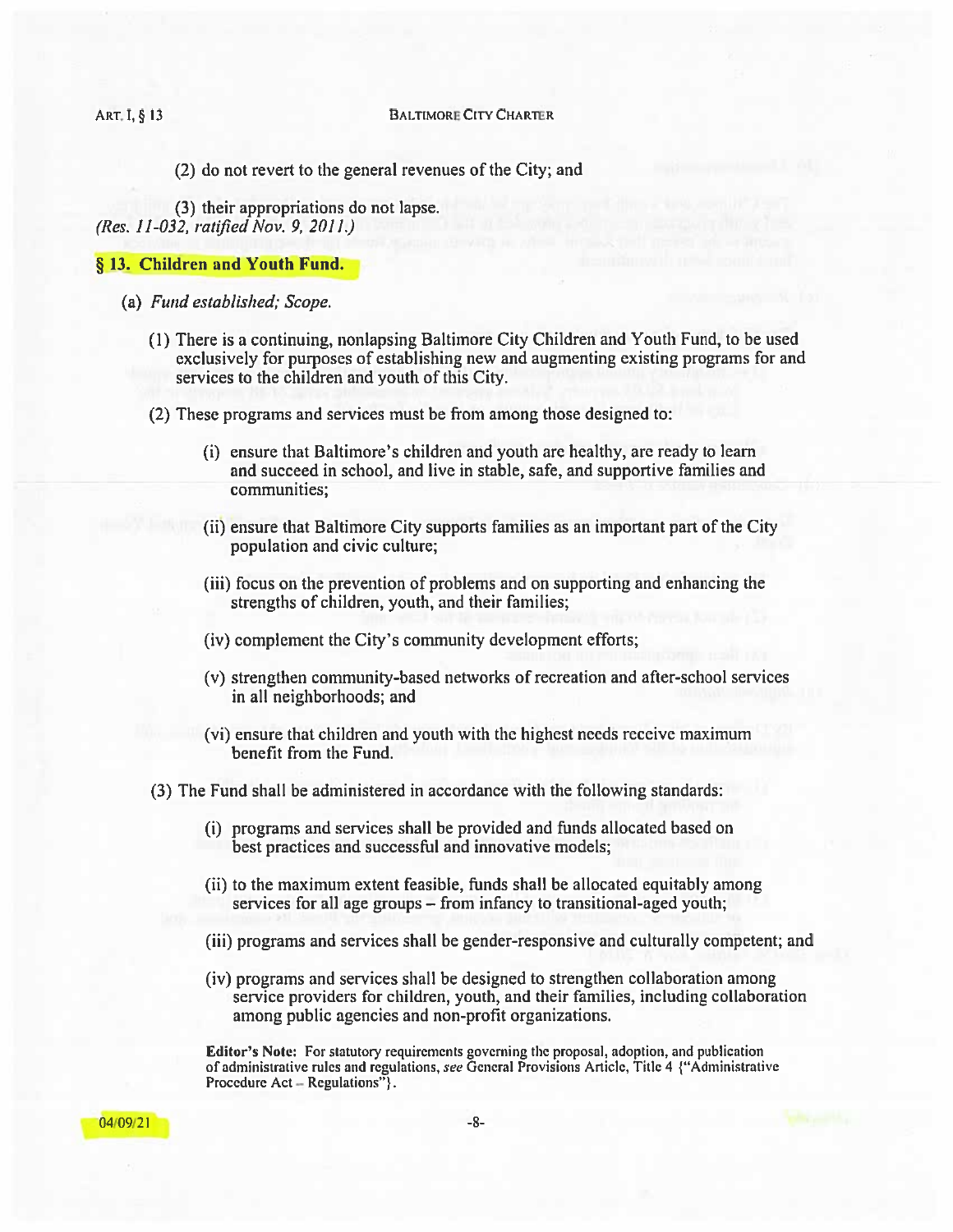#### **GENERAL PROVISIONS**

(b) Limitations on use.

The Children and Youth Fund may not be used to substitute for or replace funding for children and youth programs or services provided in the Ordinance of Estimates for Fiscal Year 2017. except to the extent that federal, state, or private agency funds for those programs or services have since been discontinued.

(c) Revenue sources.

The Children and Youth Fund shall comprise:

- (1) a mandatory annual appropriation in the Ordinance of Estimates of an amount equal to at least \$0.03 on every \$100 of assessed or assessable value of all property in the City of Baltimore (except property exempt by law); and
- (2) grants and donations made to the Fund.
- (d) Continuing nature of Fund.

Notwithstanding any other provision of this Charter, unspent portions of the Children and Youth Fund:

- (1) remain in the Fund, to be used exclusively for its specified purposes;
- (2) do not revert to the general revenues of the City; and
- (3) their appropriations do not lapse.
- (e) Implementation.

By Ordinance, the Mayor and City Council shall provide for the oversight, governance, and administration of the Children and Youth Fund, including:

- (1) methods and criteria for identifying specific program and services eligible for funding by the Fund;
- (2) methods and criteria for allocating available funds among cligible programs and services; and
- (3) the establishment of any other legislative or administrative rules, regulations, or standards, consistent with this section, governing the Fund, its operations, and programs and services funded by it.

(Res. 16-026, ratified Nov. 8, 2016.)

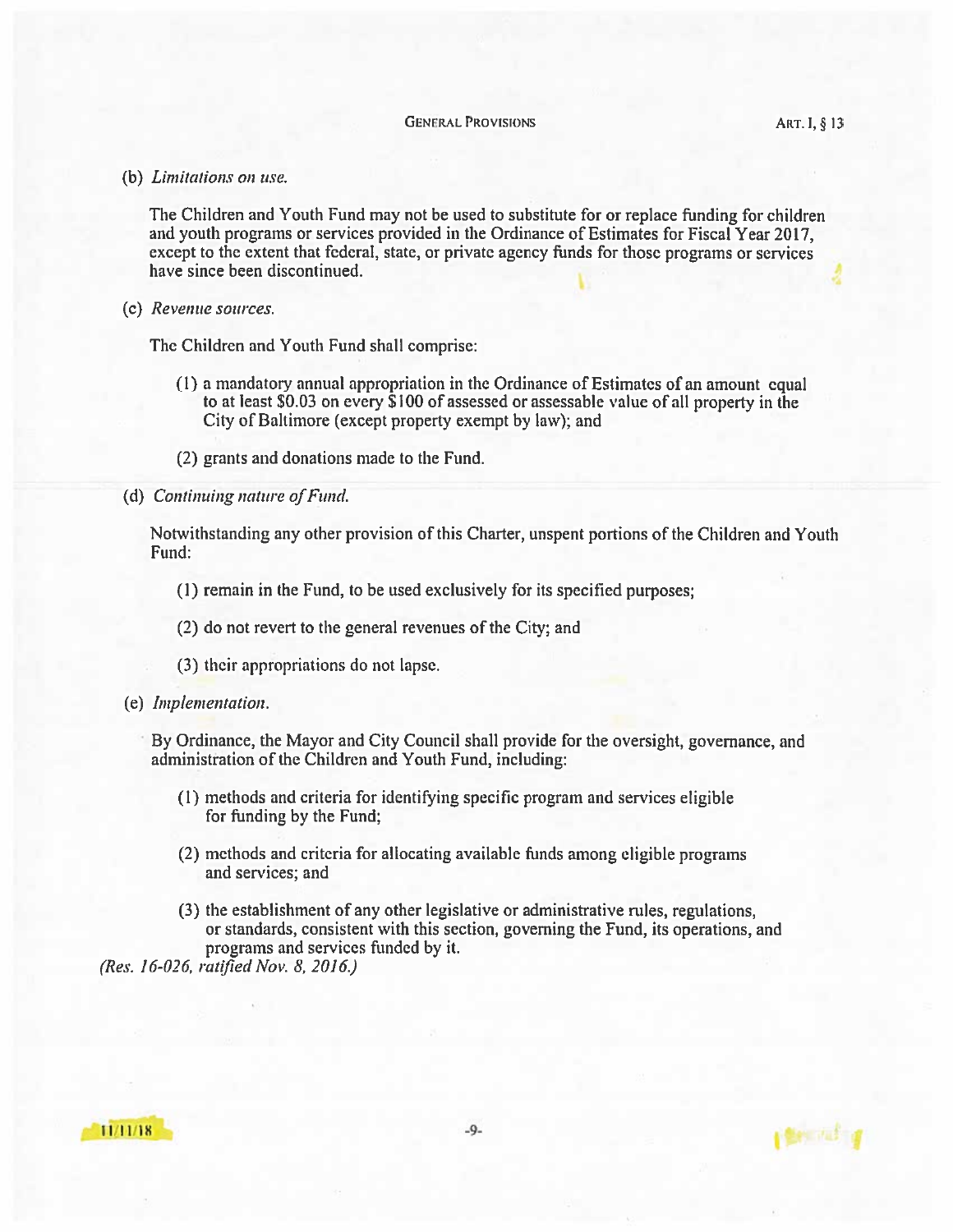**BALTIMORE CITY CODE** 

## **SUBTITLE 9 CHILDREN AND YOUTH FUND**

## § 9-1. Definitions.

ART. 5, §9-1

(a) In general.

In this subtitle, the following terms have the meanings indicated.

(b) Board.

"Board" means the Board of Directors of the fiscal agent.

(c) Fiscal agent.

"Fiscal agent" means the entity designated by  $\S$  9-4(a) of this subtitle to administer the Fund and this subtitle.

### $(d)$  Fund.

"Fund" means the Children and Youth Fund established by City Charter Article I, § 13 {"Children" and Youth Fund"}. (Ord. 18-103; Ord. 20-363.)

## § 9-2. Uses of Fund.

(a) *In general*.

The Fund may be used only for the purposes generally described in City Charter Article I,  $§$  13(a).

(b) Inclusions.

Allowed uses for the Fund include:

- (1) direct grants to program and service providers;
- (2) administrative costs to operate the Fund; and

(3) capacity-building efforts to strengthen Fund administration or the ability of providers to successfully and sustainably offer services to Baltimore's youth.

(Ord. 18-103.)

## § 9-3. Purpose.

The fiscal agent shall be a community-centered grant-making institution that fosters and promotes:

(1) racial equity;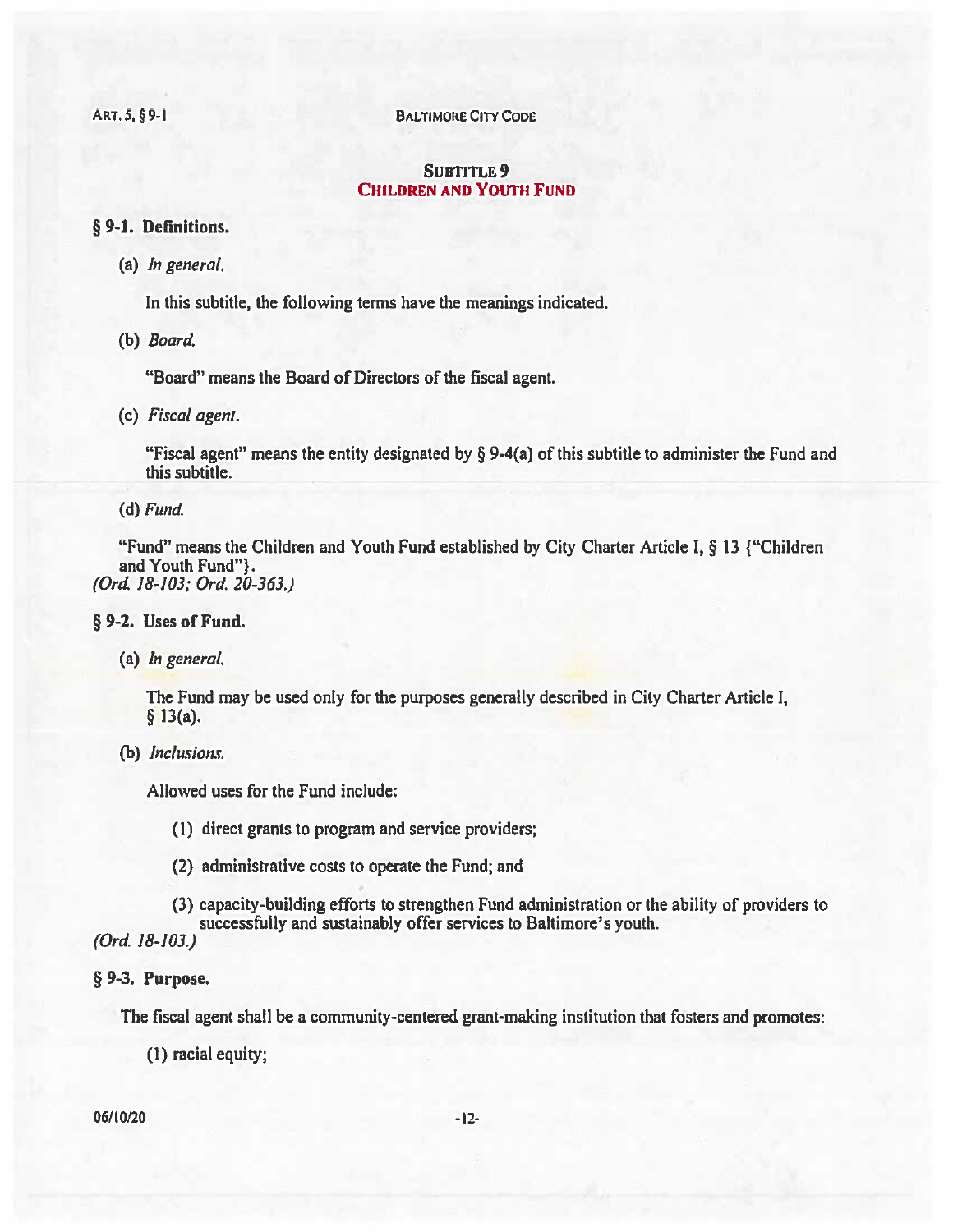the thin is a way

- (2) inter-generational leadership;
- (3) community ownership; and

(4) collective decision-making.  $(Ord. 20-363.)$ 

- § 9-4. Fiscal agent.
	- (a) Designation.

The fiscal agent for the Fund is the Baltimore Children and Youth Fund, Inc.

(b) General powers and duties.

The fiscal agent must:

- (1) identify specific programs and services to be funded by the Fund; and
- (2) allocate the available funds among the programs and services identified for funding.
- (c) Identifying programs and services for funding.
	- (1) As it identifies specific programs and services to be funded by the Fund, the fiscal agent must select programs and services that:
		- (i) are active in Baltimore City;
		- (ii) are credible with and accountable to youth and the local communities they are proposing to serve;
		- (iii) have an element of youth-centered programming; and
		- (iv) can demonstrate how they are designed to improve outcomes for young people.
	- (2) The fiscal agent may also use any additional factors listed in City Charter Article I, § 13(a) to identify specific programs and services to be funded by the Fund so long as the additional factors are made publically available to applicants for funding at the time that applications are requested.
	- (3) Beginning in Fiscal Year 2022 and continuing every 3 years thereafter, the fiscal agent shall conduct a community-wide needs assessment to assist the Board in determining grantmaking areas.

(Ord. 18-103; Ord. 20-363.)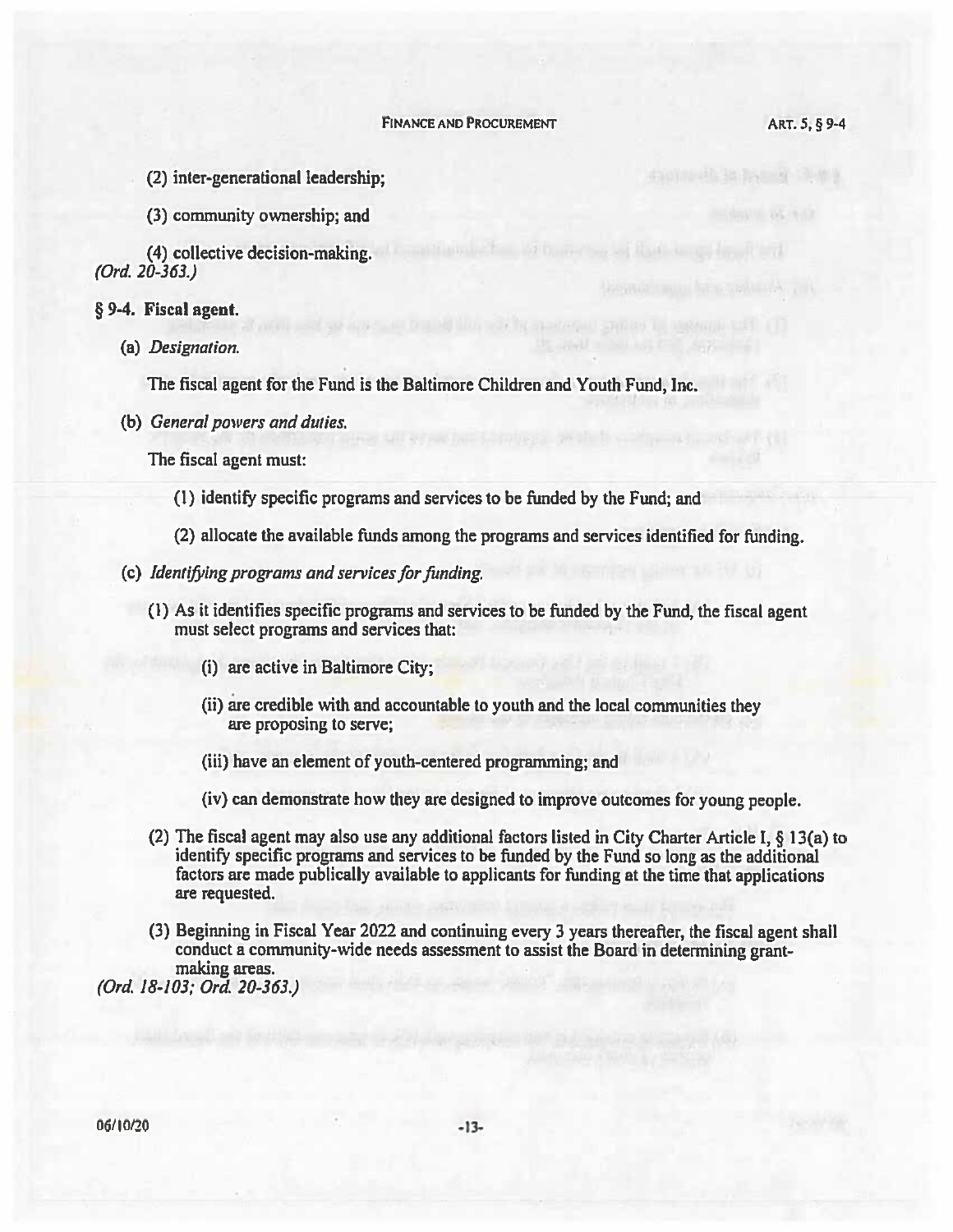#### **FINANCE AND PROCUREMENT**

- (C) The Board of Estimates may waive the requirement in sub-subparagraph (B) if the Board of Estimates finds that the Fund's Board (has) taken reasonable and diligent efforts to comply with that requirement and that those efforts have failed.
- (d) Bylaws.
	- (1) The Board must adopt bylaws for the administration of the fiscal agent $\{f_i\}$  however $\{f_i\}$  those bylaws may not be inconsistent with the terms of this subtitle or of the City Charter Article I, § 13 {"Children and Youth Fund"}.
	- (2) The initial bylaws required by this subsection must be approved by the Board of Estimates before taking effect.
	- (3) Subsequent amendments to the initial bylaws must be filed with the Board of Estimates before taking effect.
- (e) Board of Directors approval required.

No funds may be disbursed from the Fund without the prior approval of the Board of Directors.

 $(f)$  Staff.

The Board may employ staff to carry out the fiscal agent's day-to-day operations.  $(Ord. 20-363.)$ 

#### § 9-6. Annual financial plan.

 $(a)$  *In general.* 

Subject to the requirements of this section, the Board shall adopt an annual financial plan, based on the City's fiscal year, consisting of at least a budget and an amount to be disbursed from the Fund during that year.

- (b) Fund allocations; Limitations.
	- (1) Limitations on use.
		- (i) For the purposes of this paragraph, "public engagement" may include:
			- (A) staffing needs for community outreach;
			- (B) space, supplies, and personnel for community information sessions;
			- (C) materials for education, marketing, and promotion of fund-related efforts; or
			- (D) facilitation and execution of community participatory processes for grant making.